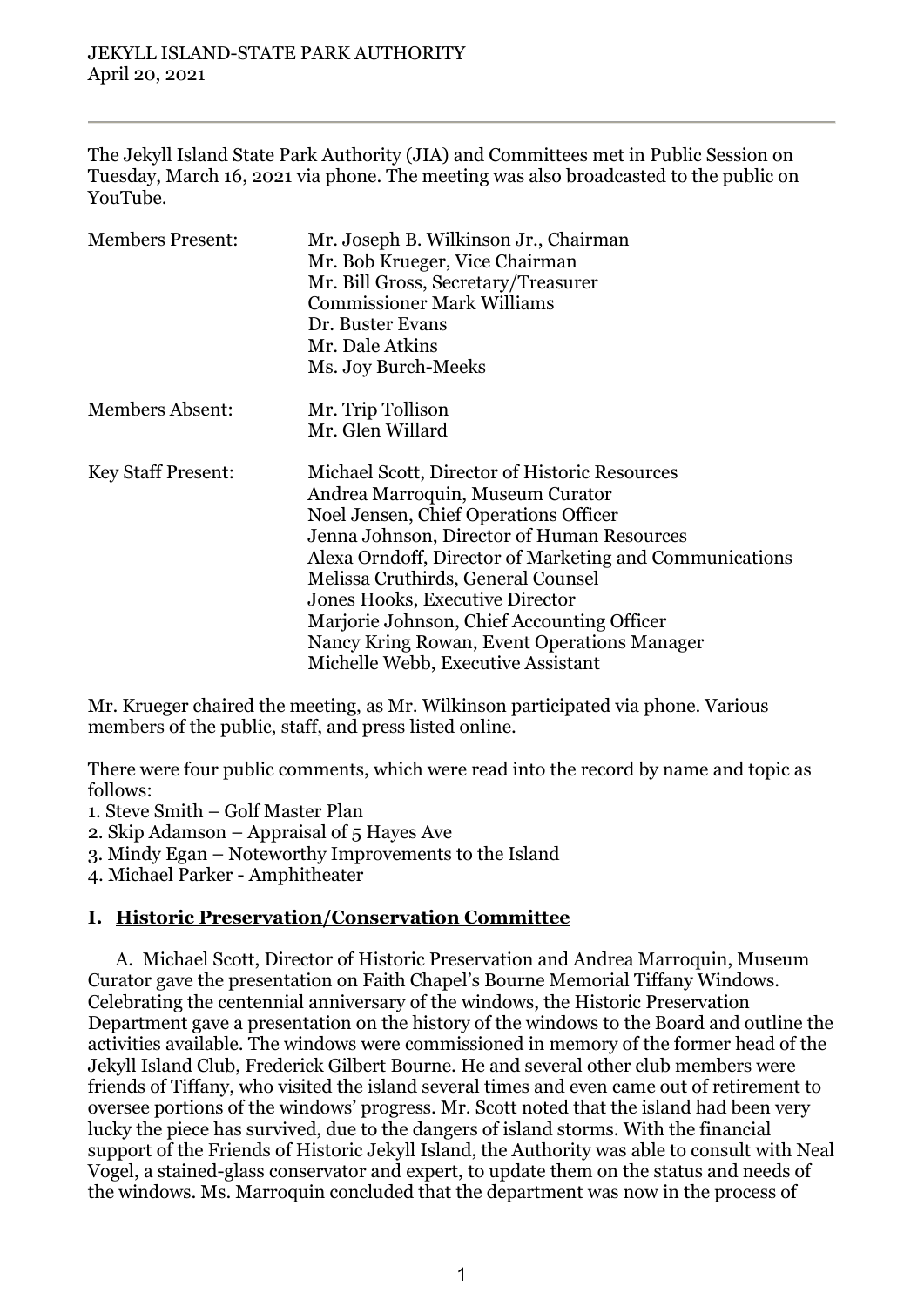evaluating the next steps for the Tiffany window repair and restoration project. Mr. Scott continued by stating that they were working on celebration events and activities for the window centennial.

There were no public comments.

## **II. Finance Committee**

A. Mr. Bill Gross, Finance Committee Chair, summarized the March financials. Revenues for the month \$104,000 more than budgeted. Year to date revenues reflect a favorable \$1.4 million variance and an unfavorable \$1.7 million variance from prior year to date revenue. Parking fees and the Convention Center had the largest variance from budget. The campground continues to perform better than budgeted. McCormick's Grill closed permanently on March 1st and was therefore less than budgeted. Expenses for the month were \$315,000 less than budgeted. The largest expense variances were from Human Resources due to vacant positions and contracts for the Convention Center, due to furloughs and the management fee being deferred. Net operating cash income was \$454,500, which was \$419,000 better than budgeted. Net year to date operating cash was \$3.7 million better than budgeted. March traffic was 45,760 more than March of 2020. Revenues for the hotels were \$1.9 million better than March 2020. Occupancy rate was 70.4%, up from 46.6%. Year to date revenue for 2021 was \$691,000 less than 2020 year to date.

Mr. Hooks commented retail sales had experienced record consecutive days sales during the months of March and April. He also reminded the Board that the budget had been reduced due to the impacts of COVID-19, and the revenues reported were higher then anticipated. Mr. Gross commented that while convention business was still decreased, leisure travel had increased.

B. Noel Jensen, Chief Operations Officer, presented a funding request for equipment replacement in the water/wastewater plant and lift station from Water/Wastewater Reserves. Mr. Jensen explained that during a recent scheduled survey of operations it was determined that replacement of equipment including pumps, the bar screen at the water plant, and other associated parts were needed. Additionally, funding was needed for the Environmental Protection Division (EDP) required 10% of water meter replacements, which were underfunded in 2020 due to COVID. He also noted that the lifespan of this equipment was past its life expectancy. As noted in both the Capacity Study, and internal inspections, capital improvements for Water/Wastewater were needed. Therefore, the Water/Wastewater Department requested a capital expenditure not to exceed \$300,000 for the requested equipment.

The motion to approve was made by Mr. Krueger and seconded by Commissioner Williams. The motion was unanimously approved with no objections.

C. Mr. Jensen and Colette Edmisten, Assistant Aviation Program Manager for Georgia Department of Transportation (GDOT) Intermodal, then discussed a Federal Aviation Administrative (FAA) funding correction for the airport fuel farm. Mr. Jensen began by explaining that between 2018 and 2020, a 1,000-gallon fuel tank for the airport was purchased and built with \$252,404.17 of funding received from GDOT and the FAA. However, in a recent FAA audit, it was determined that the GDOT did not correctly qualify the tank farm project for the funding, as it was neither safety nor maintenance related.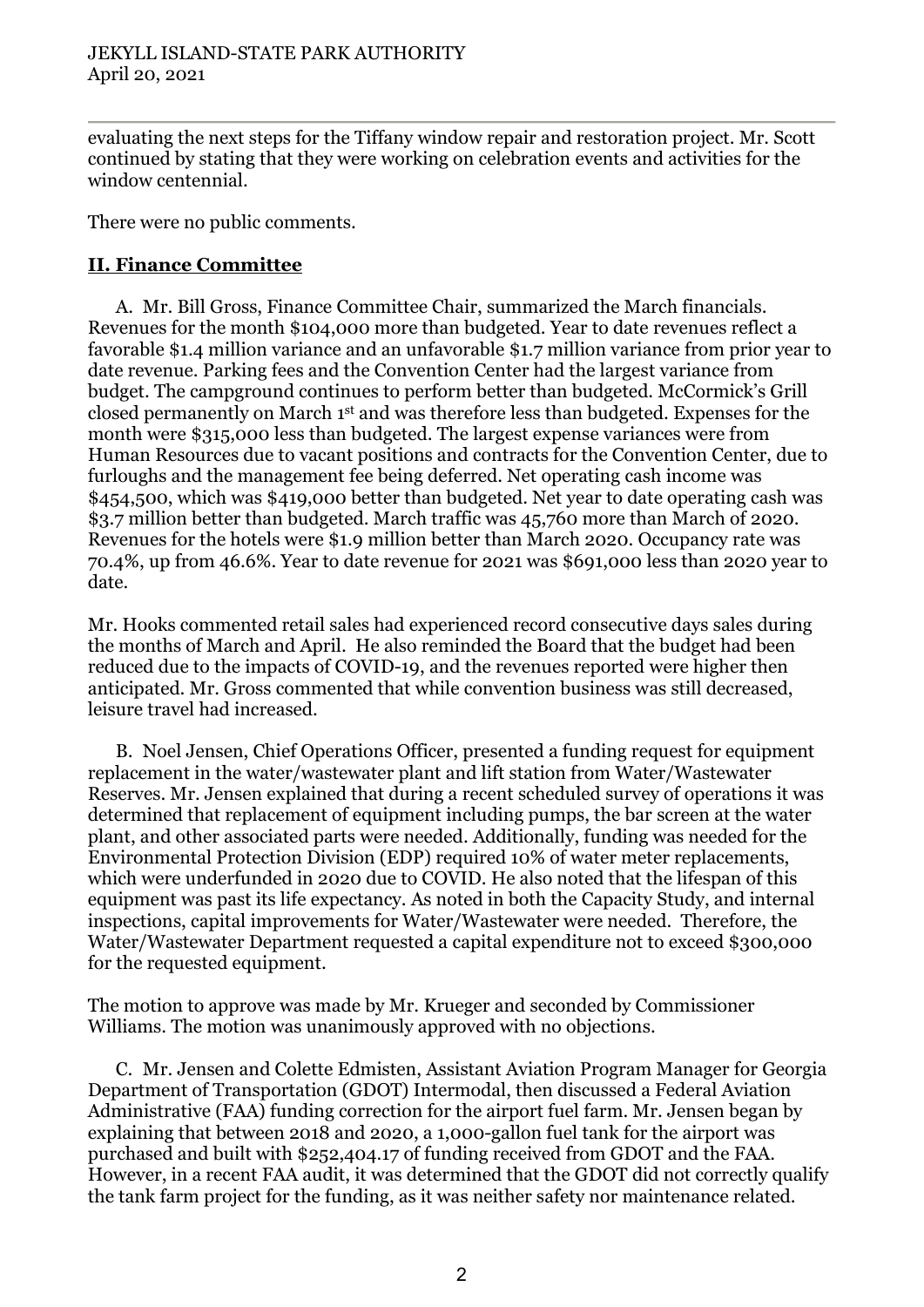Therefore, the Authority and two other airports in Georgia were requested to return the funds.

He then introduced Colette Edmisten of the GDOT to explain the issue further. Ms. Edmisten stated that 2018 funding from both the state and federal government was administered by GDOT for funding the project. However, in 2020 the FAA supplied new guidance to GDOT that clarified projects needed to fall under safety or maintenance improvements. As a result, the revenue generating fuel project on Jekyll (which had already been completed) no longer qualified for the previously awarded funding. Therefore, the JIA was required to return the money.

Mr. Hooks questioned if other airport improvements which had been funded by GDOT would need to be paid back. Ms. Edmisten confirmed this would not be the case, as all other projects had been vetted appropriately as safety improvements. Mr. Hooks then asked if GDOT would consider using this funding for another project. Ms. Edmisten confirmed that if the Jekyll airport had 10 based aircraft, they would reach the FAA standard of "basic". At that point, GDOT would be able to either reimburse 90% of the expenditure, or they could issue funds toward the construction of the new airport terminal. The fuel tank funds could be considered the Authority's local contribution, potentially resulting in the new terminal being built for free.

The motion to repay \$179,372.35 to GDOT intermodal was made by Mr. Williams and seconded by Dr. Evans. The motion was unanimously approved with no objections.

Mr. Krueger requested clarification about the future funds from GDOT. Mr. Hooks stated that the money for the fuel farm were being returned, as requested. However, there was a commitment for the \$179,372.35 to be granted for Jekyll for use at the airport in the future.

There were no public comments.

## **III. Human Resources Committee**

A. Jenna Johnson, Director of Human Resources, spoke about the retirement of Gary Brunson, Golf Course Maintenance. Ms. Johnson introduced the presentation for the retirement of Gary Brunson after 13 years of service in Golf Course Maintenance. Mr. Aaron Saunders, Director of Golf Operations, praised Mr. Brunson for his attention to detail and efforts to get the golf course back open after Hurricanes Matthew and Irma. He stated Mr. Brunson would be greatly missed.

There were no public comments.

## **IV. Marketing Committee**

A. Alexa Orndoff, Director of Marketing and Communications continued by giving the report from Marketing Department. Ms. Orndoff began by reviewing the previous shift from a quarterly Island Guide to an annual Island Guide in January of 2020. Due to costs, delays, and COVID the current Island Guides was only a map for visitors. Now, a newly available annual Island Guide will contain descriptions of businesses, information about programming, and experiences available on the island. These guides will be distributed to lodging facilities, the marina, airport, kiosks, and welcome centers around the region.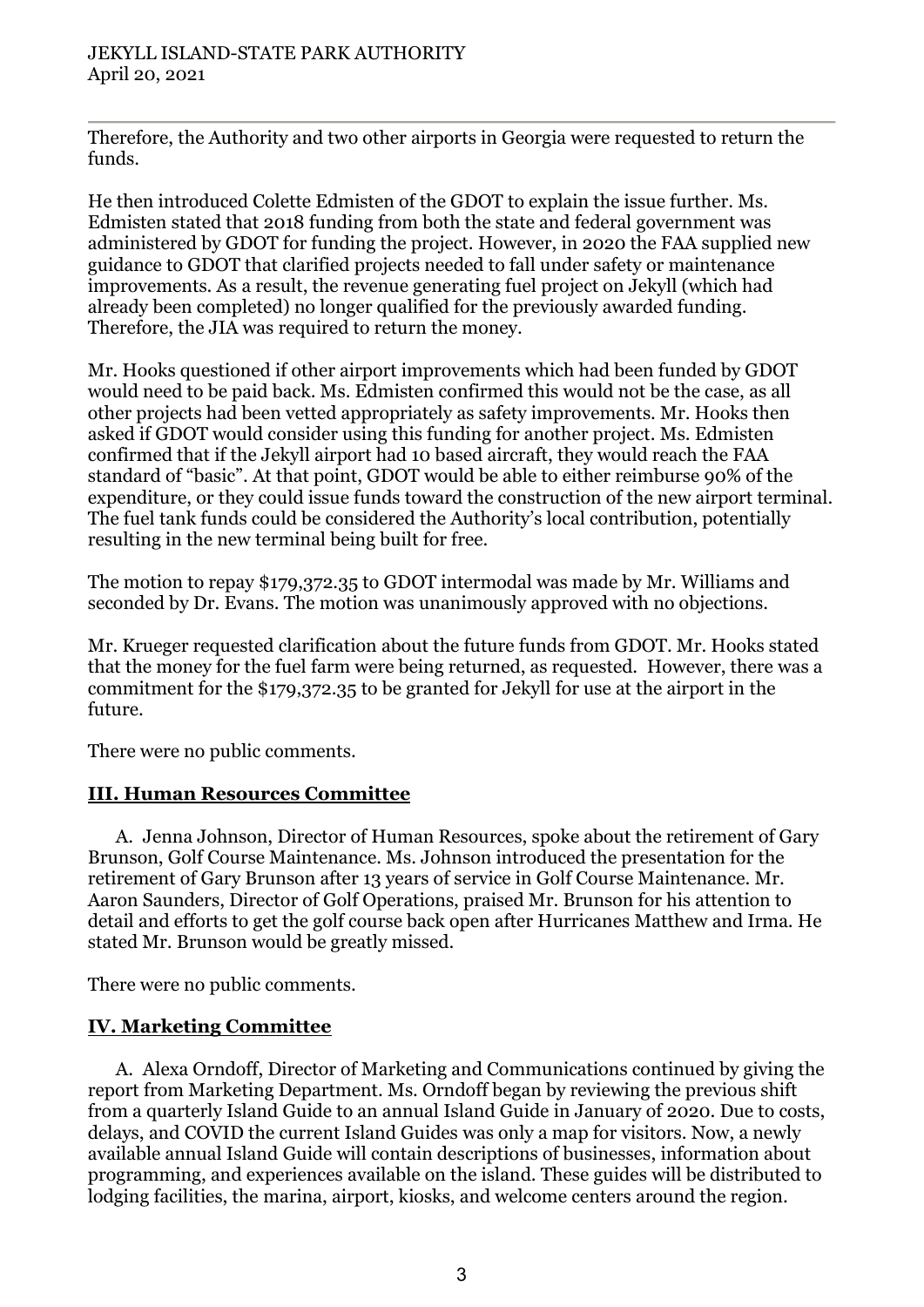She then gave an update on the Turtle Crawl. The event will be held virtually on May 1st. There were 755 participants register this year, 100 of which had confirmed their intent to race on Jekyll Island. Donations for the Turtle Center increased 141% as compared to 2019. An estimated \$15,000 in funds were raised for the GSTC.

Lastly Ms. Orndoff announced that the Summer Waves Waterpark would be opening May 14th this year and included a new attraction, the Man O'War. The Man O'War included two tube slides and two body slides, opening to the public on May 28th.

There was no public comment.

# **VI. Committee of the Whole**

A. Melissa Cruthirds, General Counsel, presented the assignment of lease for Jekyll Beverage Center. Ms. Cruthirds explained that Andy Taylor, the owner of Jekyll Beverage since its opening in 2016, wished to sell. Glover Package of Jekyll LLC, owned and operated by brothers Michael and Miller Glover, were the proposed new owners. The Glovers had completed the application process and the lease was presented for Board approval. She reminded the Board that the Authority was currently in litigation with Mr. Taylor regarding Jekyll Beverage. As a result, the new proposed lease has updated and clarified clauses restricting the Authority's issuance of off-premises consumption licenses for beer and wine to other entities in the Beach Village and immediate area surrounding beach village. Exceptions to the restrictions include licenses already issued, room service, catering, special events licenses, and for licenses issued for no more than three days during a festival. All other portions of the lease agreement remain unchanged.

The Glovers were introduced to the Board. They thanked the Board for their consideration of the lease assignment and looked forward to running a business on the island.

The motion to approve the assignment of lease was made by Dr. Evans and seconded by Mr. Gross. The motion was unanimously approved with no objections.

B. Ms. Cruthirds then presented the Request for Proposal #361 for code revision. Ms. Cruthirds stated two bids had been received. The two bids were evaluated, and the committee recommended award to GMC. The GMC proposal anticipated the project to be completed in December 2021 at a price of \$88,520. Staff requested additional funding, a total of not to exceed \$125,000. This additional funding was needed to bring in subject matter experts for the wide range of revisions.

Mr. Gross asked when the last general overview had been completed; Ms. Cruthirds responded in 2012.

The motion to approve RFP and funding was made by Mr. Atkins and seconded by Mr. Gross. The motion was approved unanimously with no objections.

C. Ms. Cruthirds continued by introducing Invitation for Proposals #1 for available infill lot for residential construction at 5 Hayes Avenue. The 5 Hayes property had been previously discussed with the Board as the Authority had been able to obtain the distressed property before it went up for a tax sale. The Authority then demolished the home due to the condition of the structure. The Authority had recently had an appraisal completed, to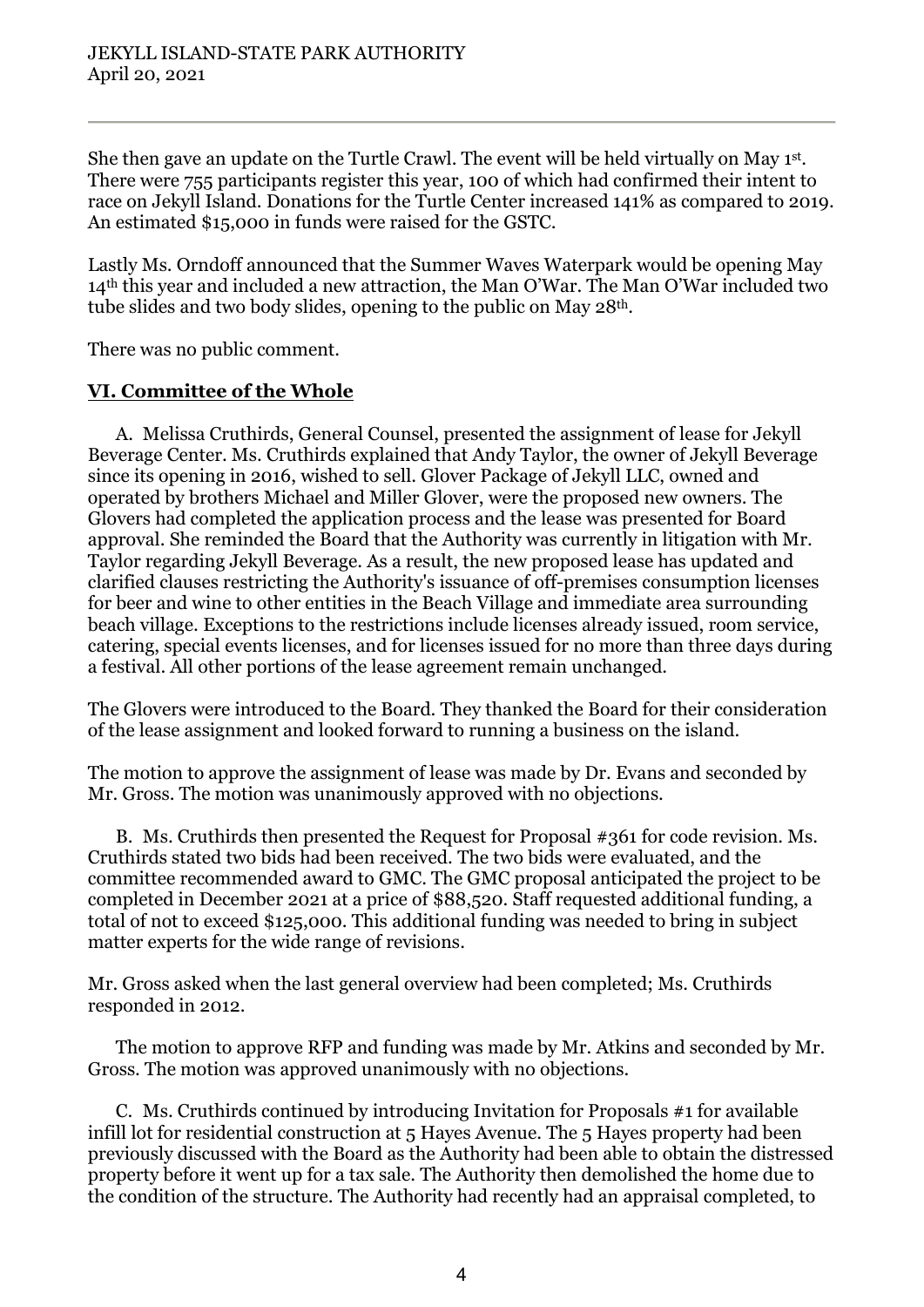facilitate proposals by potential lessees. The Authority hoped proposals would further the goal of revitalization in that neighborhood and selection was designed to show a preference to a single-family home. The JIA was encouraging proposals from individuals. Mr. Hooks stated the IFP was written to select the best proposal for the neighborhood and island.

Mr. Krueger confirmed with Mr. Hooks that final selection would require Board approval. Commissioner Williams asked if a developer or a home builder could also submit bids and Mr. Hooks confirmed they were not excluded. Mr. Gross inquired if there were architectural or design guidelines included in the IFP. Ms. Cruthirds stated that interested parties were directed to the Jekyll Island Authority Design Guidelines and a concept design with numerous specifications were required with submissions.

The motion to approve was made by Mr. Gross and seconded by Mr. Atkins. There were no objections.

D. Mr. Jensen then spoke to Request for Proposal #360 for the new Public Safety Complex. Mr. Jensen stated the 13 bidders were reviews and ranked. The top five bids were invited to present their proposals in person and the review committee recommended Jericho Design Group with a bid of \$152,500. The price was middling amongst the other proposals and the company had great references. In fact, their references included the project management team which was instrumental in the construction of the Jekyll Convention Center. Georgia State Patrol staff was also involved in the selection. Jericho Design Group will complete a facility needs assessment, schematic drawings, and final construction documents. Staff requested an additional amount no to exceed of \$7,500 to conduct preliminary geotechnical testing.

Mr. Hooks stated the requested geotechnical work would need to be done, regardless of the bid selected. He also clarified that this RFP was only the first step, construction funding would still be required. Mr. Jensen concluded by saying drawings were anticipated by the end of the year.

The motion to approve the request was made by Ms. Burch-Meeks and seconded by Commissioner Williams. The motion unanimously approved with no objections.

E. Mr. Hooks introduced the first reading for Ordinance #O-2021-2, Rental of Certain Vehicles. Mr. Hooks stated the Board's history of regulating and, if needed, prohibiting certain modes of transport such as motorized scooter kiosks. The proposed ordinance addresses a safety concern about electric bikes (e-bikes) with speeds up to 25 mph. Safety concerns with sharing pathways with pedestrians, families, and traditional bikes were the impetus for the proposed ordinance. Ms. Cruthirds summarized the ordinance would limit the rental and use of e-bikes on Jekyll Island. E-Bike rentals and E-bike tours would be prohibited.

Commissioner Williams asked Ms. Cruthirds if individuals would be allowed to use their personal e-bikes on Jekyll island. She responded yes; this ordinance was focused on limiting the commercial rental of e-bikes. Next, Mr. Krueger clarified this was a first reading, and no action was needed. Mr. Gross then asked if electric skateboards were addressed, and Ms. Cruthirds stated they were already prohibited. Commissioner Williams asked about Segways. Mr. Hooks answered that technically, Segways were not motorized. However, Segways were already controlled, and rentals only allowed by a tour operator who provides safety training before use.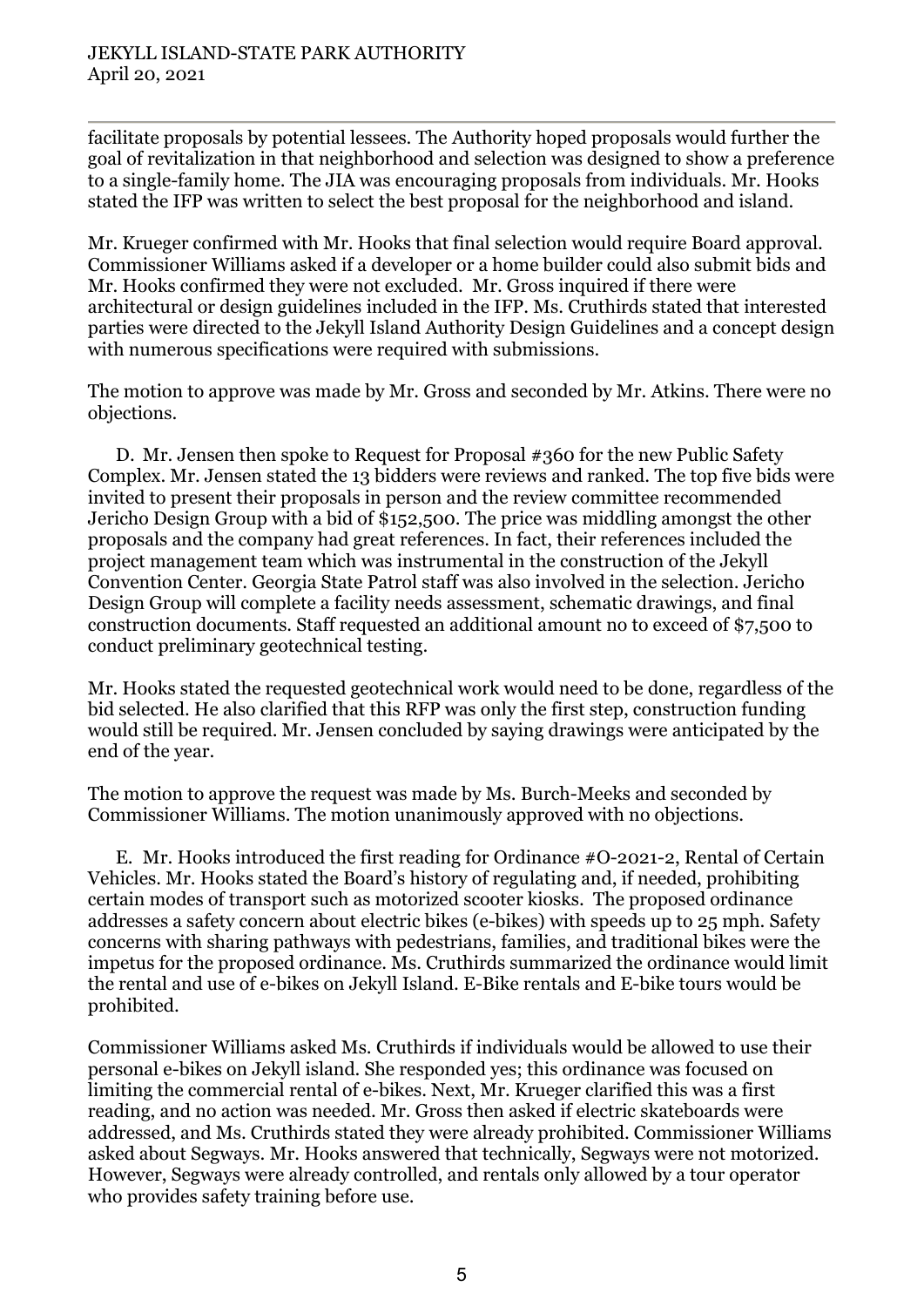F. Ms. Marjorie Johnson then presented the Request for Proposal #363 for Jekyll Island permitting, licensing, and lease/contract management software. This is a request to procure software to automate and help mange permitting, licensing, leasing, and contracts. This would not only allow for greater efficiency, but also for improved features such customer self-service online.

The motion to approve RFP #363 was made by Commissioner Williams and seconded by Dr. Evans. It was unanimously approved with no objections.

G. Mr. Hooks and Ms. Marjorie Johnson proposed Resolution #R-2021-5 for a Campground Bond Project. Mr. Hooks was happy to announce that House Bill #81 for bond funding included money for the Jekyll Island Campground. Request for funding of this project began in 2018. The formal resolution presented by Ms. Johnson accepted the \$2,950,000 of bond funds and outlined the allowable usages, taxability, sales date, and restrictions.

Commissioner Williams and Mr. Hooks then discussed occupancy rates at various state campgrounds across Georgia. Mr. Gross mentioned he was impressed by Jekyll's occupancy rates above 60% and Mr. Hooks outlined the limitations of occupancy past 80% due to space.

The motion to adopt the resolution was made by Commissioner Williams and seconded by Ms. Burch- Meeks. The motion unanimously approved with no objections.

H. Noel Jensen followed by presenting the Consideration of Award for Request for Quotation #342 – Jekyll Island Sewer Cleaning and Mapping. Four bids were received for the RFQ. After committee review, staff recommended to award the project to Roberts Civil Engineering with the bid of \$369,000 pending contract completion and legal review.

This RFQ was the redo of a previous request that was reworked to clarify the services and technology required. The new system will clean and map the whole Jekyll Island Water/Wastewater system, provide an analysis from a professional engineer rating the condition of each section, and provide the ability for staff to use an iPad to pinpoint and view the conditions of the pipes without digging. This request also addressed some needed for improvements highlighted in the Carrying Capacity Study.

The motion to approve the award of RFP was made by Mr. Gross and seconded by Ms. Burch-Meeks. The motion was unanimously approved with no objections.

I. Mr. Hooks then introduced the Request for Proposal #364 for Jekyll Island Amphitheater. While the amphitheater was approximately 50 years old, its revival had been discussed since 2011. In 2012 a structural engineering study was completed, but a hurricane caused further damage requiring removal of the staging structure. While this project had long been included in the long-range capital plan, there was a need for additional lodging to accommodate a venue of this size. Mr. Hooks felt the time was right to explore proposals for the Amphitheater space with the new Courtyard/Residence Inn opening in June and a stronger economy. There were no financial commitments required from the Authority at this time, and proposals would be accepted on a rolling basis for review and consideration.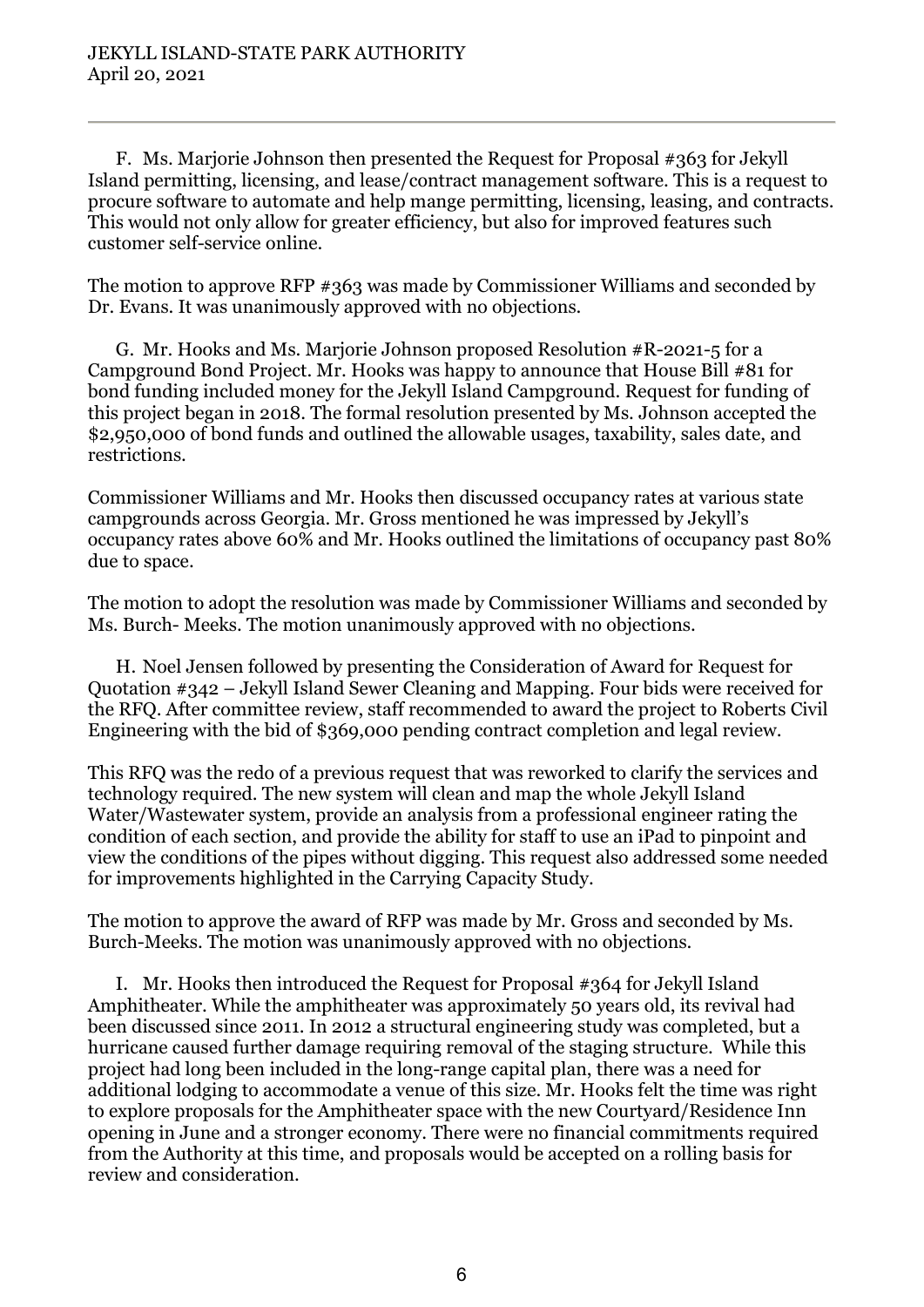Mr. Gross clarified the capacity of the facility. Mr. Hooks stated it was 1,700 with the possibility to expand to about 2,000 seats. Mr. Krueger asked Mr. Hooks when the amphitheater was last in use and staff estimated it was in 2004 or 2005.

The motion to approve RFP #364 was made by Dr. Evans and seconded by Commissioner Williams. The motion was unanimously approved with no objections.

J. Mr. Hooks then gave the Executive Director's Report. Mr. Hooks began by focusing on the Shrimp and Grits Festival for 2021. He noted several difficulties facing the festival this year including COVID-19 sensitive bus transportation, struggling restaurants, financial stress, and lack of time for planning. As a result, the availability of restaurants to complete, as well as the short-staffed local restaurant's ability to facilitate festival goers pointed toward a lackluster guest experience if the festival were to be held.

Ms. Orndoff followed by reiterating the issues with restaurants and added that many of the festival's previous sponsors had reduced funding for events due to COVID-19 related losses. As a result, many of the sponsors either backed out of the festival or could not commit at this time. Nancy Kring Rowan, Event Operations Manager, then continued that while some sponsors were unable to join this year, they confirmed a strong desire to participate in 2022. The next Shrimp and Grits festival will also mark the 15th anniversary of the event. Mr. Hooks additionally pointed out, Jekyll hotel partners were okay with canceling the 2021 festival, since the wedding and leisure demands were so strong for the fall.

In conclusion, staff hoped to forego the festival for 2021 rather than attempting to hold it at a lower standard and asked the Board for their input. Mr. Krueger and Ms. Burch-Meeks agreed with the staff assessment and plan of action. There was no other discussion or concerns from the Board.

Mr. Hooks announced that Fourth of July fireworks would be held on July 4<sup>th</sup>, 2021. Mr. Hooks discussed a letter distributed to the Board from himself to Colonel Daniel Hibner, Savannah District Commander for the Army Corps of Engineers. The letter outlined concerns regarding dredging during the summer, which is also turtle nesting season. The letter dated April 9<sup>th</sup> and a previous letter on March 24 outlined concern for turtles and other endangered species which could be injured in the dredging process. As the Georgia Sea Turtle Center is located on Jekyll, there was also concern regarding the lack of renumeration for the potential influx in injured sea turtles. There was a digital meeting with staff and the Corps. Mr. Ben Carswell, Director of Conservation discussed the impacts of dredging on marine wildlife, key stakeholders, and issues with federal policy.

Mr. Gross asked if there were previously documented cases from the region of sea turtles being injured during previous dredging projects. Mr. Carswell answer there were. Typically turtle injuries from dredging were either fatal or so severe they were legally considered fatal (until, in the remote possibility, a turtle could be rehabilitated and released back to the wild). Mr. Carswell mentioned there was currently a Kemp's Ridley Sea Turtle at the Center injured by the current dredging project at King's Bay. The expense for a turtle dredging injury was estimated to cost about \$5,000. However, the non-financial cost to the turtle and the staff were significant. Mr. Hooks stated that unless the Board wished to take a specific action, he would keep them informed.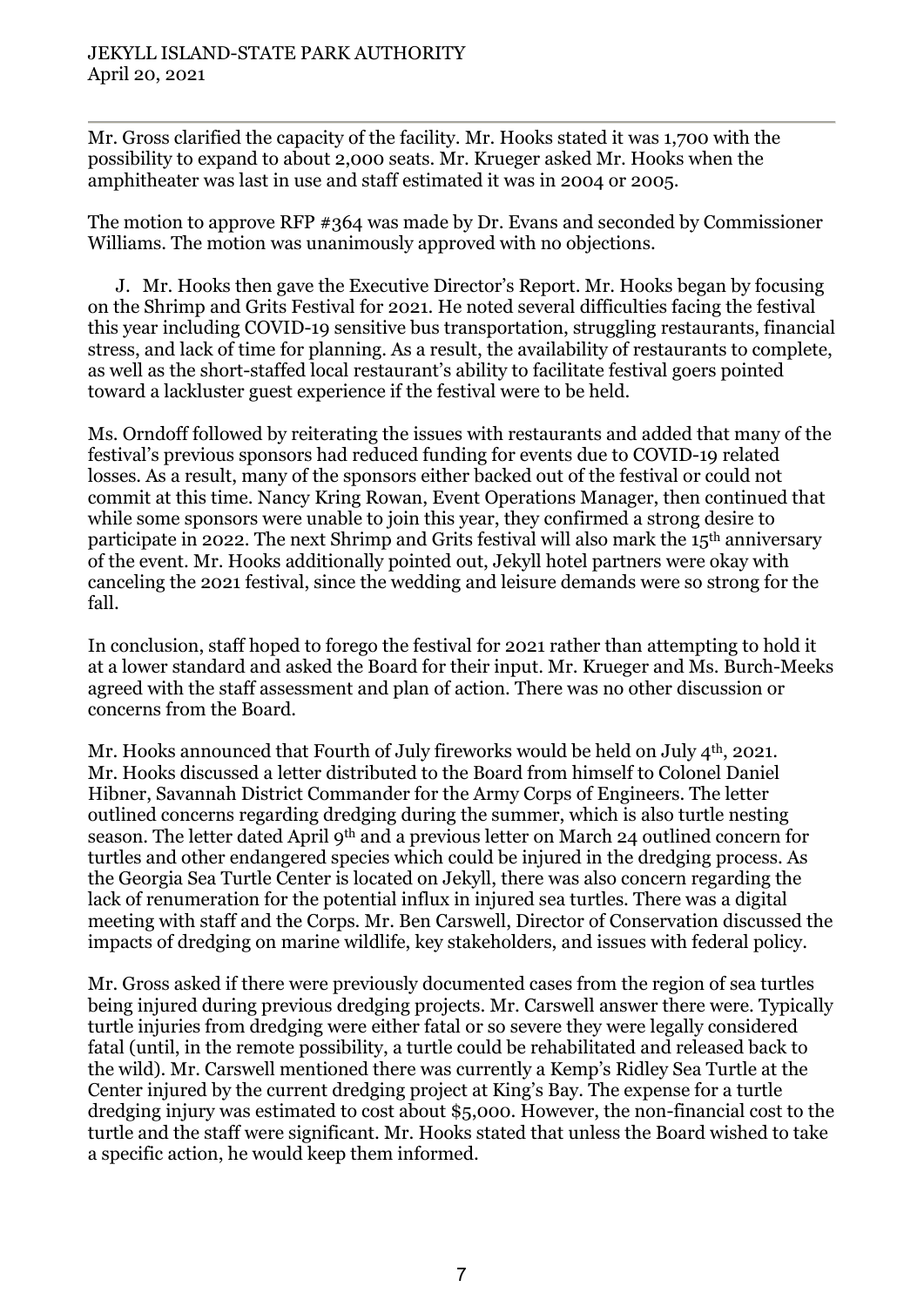Mr. Hooks next stated the Board the Georgia Trauma Commission grant of \$1,575.86 had been received. Mr. Krueger verified there was no action needed, due to the acceptance of the funds at a previous meeting.

The Master Plan update was moving forward with the University of Georgia Carl Vinson Institute.

Finally, Mr. Hooks announced that his Executive Assistant, Michelle Webb, would be leaving the Authority and moving with her family to Maine in June. He noted that she would be sorely missed.

K. As the Chairman's Comments, Mr. Krueger stated that he was proud of all the progress being made and the efforts of staff. Mr. Wilkinson thanked Mr. Krueger for acting as Chair and apologized for his absence due to family medical issues.

During public comment, Ms. Beverly Hopkins thanked the administration for their work limiting e-bikes. She also encouraged the Board to further examine golf cart usage on the island to ensure safety on the roads. In conclusion, she asked that the Board consider both the visitor and the resident experience for the island.

Mr. Jim Sherry discussed the Golf Master Plan and golf on Jekyll Island. He asked the Board to carefully consider newer data before making any changes or adopting a plan.

Mr. Steve Smith stated he was opposed to the Vincent Group Golf Master Plan. He submitted a petition against the proposed Golf Master Plan to the Board.

The Board members took a five-minute break following the Committee of the Whole before the Board Meeting.

#### The Jekyll Island State Park Authority (JIA) Board Meeting April 20, 2021

The roll was called, and all members were present except Mr. Wilkinson, Mr. Willard, and Ms. Burch-Meeks. There was a quorum.

1. Mr. Atkins moved to accept the minutes of the March 16, 2021 Board meeting as presented. The motion was seconded by Commissioner Williams. There was no discussion, and the minutes were approved unanimously.

2. The funding request for equipment replacement in the Water/Wastewater Plant and lift station, a recommendation of the Finance Committee, was approved by unanimous consent.

3. The funding request for Georgia Department of Transportation Intermodal for the airport fuel farm reimbursement correction of Federal Aviation Administration funds recommendation of the Finance Committee, was approved by unanimous consent.

4. The assignment of lease for Jekyll Beverage Center recommendation of the Committee of the Whole, carried by unanimous consent.

5. Request for Proposal #361 for Code Revision, consideration of award and funding,